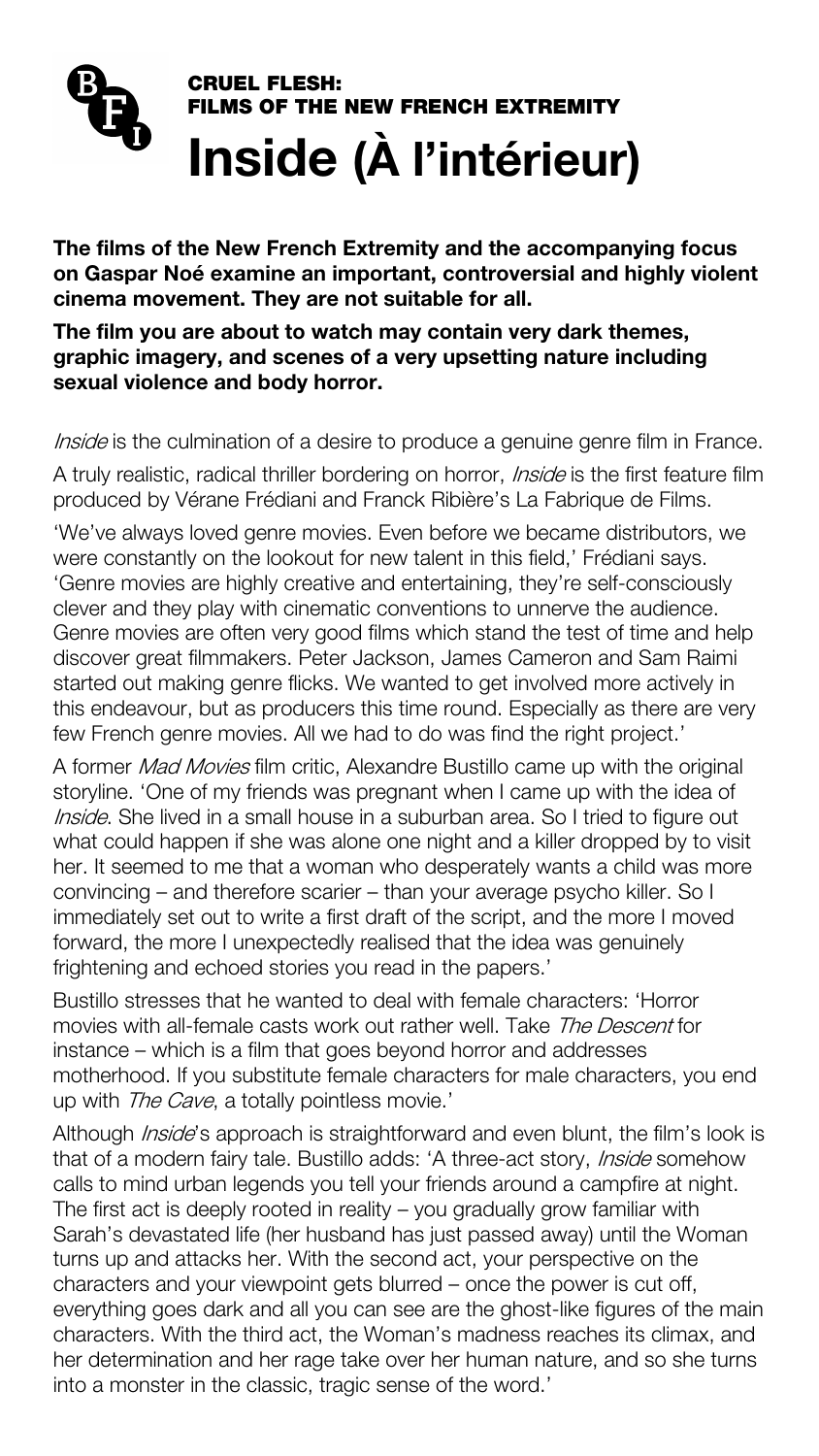Once the script was completed, Bustillo set out to find producers. La Fabrique de Films' producers quickly agreed to embark on the project because what they liked about the story was the primarily psychological terror and the profoundly visceral, human scare factor which will no doubt draw gut reactions from the audience.

'The script is shrewd and inventive, and it is very different from anything that has been done so far in France, ' Franck Ribière says. 'A couple of things particularly caught our attention. First, the all-female storyline and the primal fright factor, which actually goes way beyond the average horror flick and deals with motherhood. And then Alexandre's personality and drive – he's a genre movie expert. We've been thinking for a while now that we should turn to the fans, to the people who are really familiar with these films and know the genre inside out.'

Béatrice Dalle agrees: 'I don't think *Inside* is an extremely violent movie. There's no more violence than needed in the story. The film never indulges in violence for the sake of it. Plus you see stuff so much worse in the papers or on TV everyday…'

Their collaborative effort was based on their mutual passion and knowledge. When you ask them about their influences, they readily quote slasher films, including *Halloween* for the treatment of violence in a gritty urban environment, The Ordeal's spare beauty, Maléfique's sharp sense of confinement, and more generally the *giallo* genre (for Béatrice Dalle's character), both for its look and its operatic intensity, and the 1970s supernatural, taut thrillers like Polanski's The Tenant.

'Our starting point was a situation that could happen to anyone. When you're home alone, you're always afraid someone may sneak in to harm you,' Vérane Frédiani says. 'In the context of the film, both women's motives are perfectly understandable, and therefore acceptable. They engage in a ruthless clash because a child is at stake. That's what we liked about the storyline. We had no use for your average torture flick. We simply weren't interested. We don't intend to produce thrillers or horror movies just to freak people out. We first and foremost care about stories that affect our emotions.'

As Bustillo was writing the script, he looked for a director to bring his project to the screen. He found Julien Maury who'd made a name for himself with his short film *Pizza Hunt*, which earned several awards in a number of festivals. 'When I watched *Pizza Hunt*, I was impressed by what he achieved with a limited budget. His camera work made an impact. Julien was an obvious choice to direct *Inside*. I originally was supposed to only write the script. We eventually decided to co-direct the movie and unite our strengths.'

Once they decided to co-direct the film together, they wrapped up a final rewrite of *Inside*. 'We focused on the film's development, the chain of events, the dialogue, the narrative. The producers never tried to interfere with the film's actual content. They've always accepted the extreme violence of the material. They mostly helped us flesh out the script and the characters, and add supporting characters, while the emphasis was originally on the two leading ladies.'

## Production notes